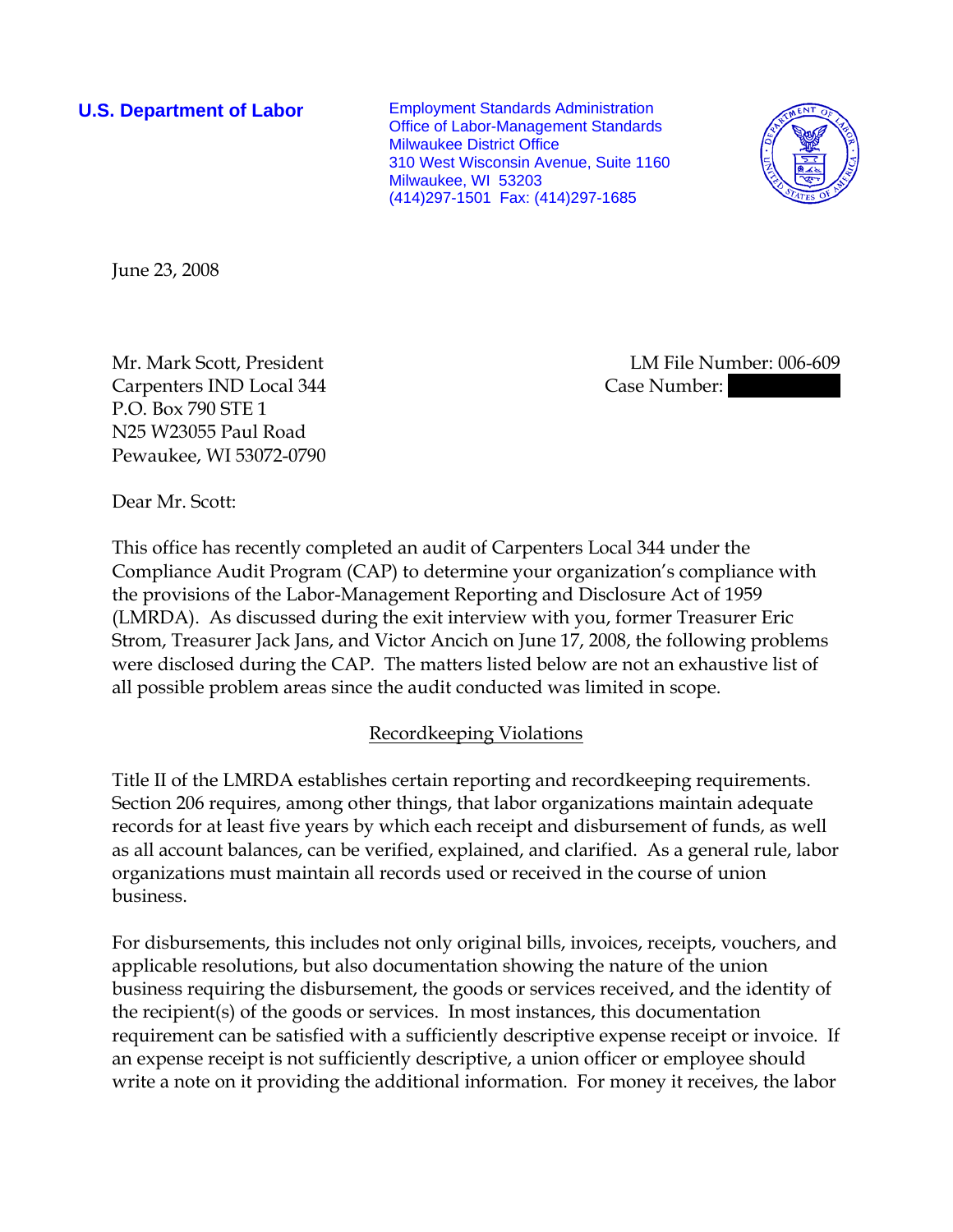Mr. Mark Scott June 23, 2008 Page 2 of 6

organization must keep at least one record showing the date, amount, purpose, and source of that money. The labor organization must also retain bank records for all accounts.

The audit of Local 344's 2007 records revealed the following recordkeeping violations:

1. Failure to Record Receipts

Local 344 did not record in its receipts records money collected from union members for the poker run and golf outing totaling at least \$3,268 and deposited into the union's checking account. Receipts records must include an adequate identification of all money received. The records should show the date and amount received, and the source of the money.

2. Receipt Dates not Recorded

Entries in Local 344's QuickBooks file reflect the date money was deposited, but not the date money was received. Receipts records must show the date of receipt. The date of receipt is required to verify, explain, or clarify amounts required to be reported in Statement B (Receipts and Disbursements) of the LM-2. The LM-2 instructions for Statement B state that receipts must be recorded when money is actually received and disbursements must be recorded when money is actually paid out. Failure to record the date money was received could result in reporting some receipts for a different year than the one in which they were received.

3. Disbursements to Vendors and Reimbursements to Officers

Local 344 did not retain adequate documentation for disbursements totaling at least \$4,070. For example, supporting documentation was not retained for a \$1,000 disbursement to the Milwaukee County Labor Council on August 31, 2006 to purchase food tickets to Laborfest. Supporting documentation was not retained for an \$806 disbursement on June 13, 2007 to the Milwaukee Brewers for the Iron Workers Memorial Game on July 14, 2007. Supporting documentation was not retained for two disbursements totaling \$949 to Music in Motion for the annual dinner dance on February 17, 2007 and March 24, 2007.

Local 344 did not maintain adequate supporting documentation for reimbursed expenses incurred by former Treasurer |||||, former Trustee ||||| |||||, Trustee Richard Marquardt, Trustee William Schultz, Vice President Robert Szeflinski,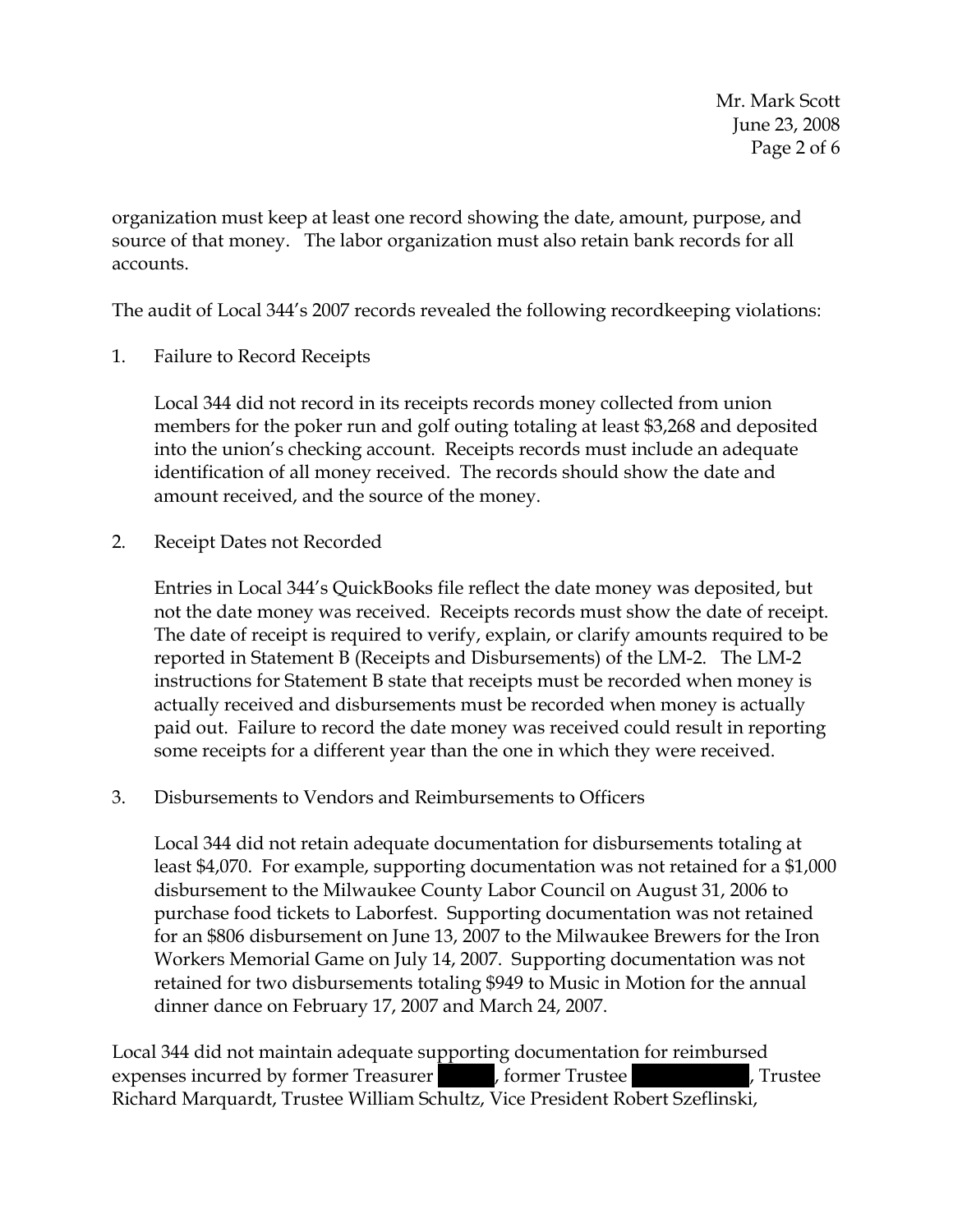Mr. Mark Scott June 23, 2008 Page 3 of 6

Recording Secretary Keith Lynn, and you totaling at least \$1,047. For example, supporting documentation was not retained for \$398.99 of a \$1,257.90 reimbursement to former Treasurer Strom for refreshments for union meetings, and supporting documentation was not retained for \$300 of a \$727.99 reimbursement to Trustee Schultz for prizes for the golf outing in October 2006.

As noted above, labor organizations must retain original receipts, bills, and vouchers for all disbursements. The president and treasurer (or corresponding principle officers) of your union, who are required to sign your union's Labor Organization Annual Report (Form LM-3), are responsible for properly maintaining union records.

4. Failure to Maintain Records

Local 344 failed to retain the first three pages of the June 2006 Layton State Bank statement for the checking account and did not retain at least 30 checks voided during the audit year. As a general rule, all types of records created or used in the normal course of doing union business must be maintained by the union for five years.

Based on your assurance that Local 344 will retain adequate documentation in the future, OLMS will take no further enforcement action at this time regarding the above violations.

#### Reporting Violations

The audit disclosed a violation of LMRDA Section 201(b), which requires labor organizations to file annual financial reports accurately disclosing their financial condition and operations. The Labor Organization Annual Report (Form LM-2) filed by Local 344 for fiscal year ending June 30, 2007, was deficient in the following areas:

1. Benefits

Local 344 erroneously reported a disbursement to the Chicago Regional Council of Carpenters for retiree dues totaling \$22,305 in Schedule 20 (Benefits), which should be reported in Schedule 18 (General Overhead). Disbursements for benefits that should be reported in Schedule 20 include disbursements for life insurance, health insurance, and pensions.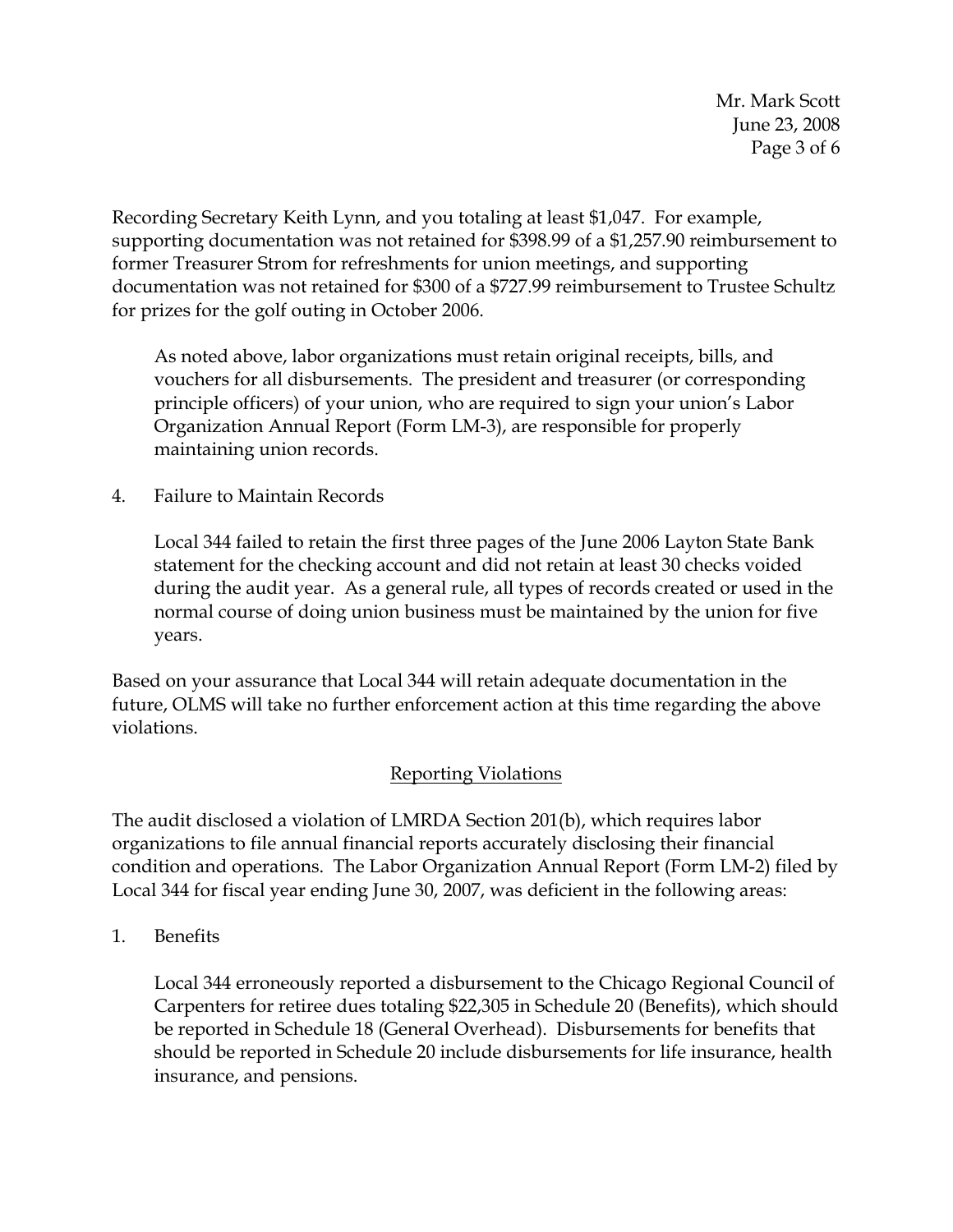#### 2. Items Given Away to the Membership

Item 15 (During the reporting period did your organization acquire or dispose of any assets in any manner other than by purchase or sale?) was answered, "Yes," on the LM report for 2007, but Local 344 failed to list the property given away in Item 75 (Additional Information). The audit revealed that Local 344 spent at least \$6,472 on jackets, watches, entertainment books, Brewers tickets, and Packers tickets. It appears that all of these items were given away to members at membership meetings during the audit year. The type and value of any property received or given away must be identified in the additional information section of the LM report along with the identity of the recipient(s) or donor(s) of such property. For reporting purposes, each recipient need not be itemized. Recipients can be described by broad categories, if appropriate, such as "members" or "new retirees."

#### 3. Purchase and Sale of Investments

Local 344 incorrectly reported the reinvestment or roll-over of marketable securities in Schedule 3/Item 43 (Sale of Investments and Fixed Assets) and Schedule 4/Item 60 (Purchase of Investments and Fixed Asset). In Schedule 3, Local 344 reported it sold \$1,126,033 in Municipal Bonds, Corporate Bonds, Mutual Funds, and US Treasury Securities. However, proceeds from the sale of the bonds appear to have been promptly reinvested. The erroneous reporting of Local 344's reinvestments caused the total receipts for the 2007 LM report to be overstated by at least \$1,000,000. The LM-2 instructions for Schedule 3 require that you report on Line 14 the total amount from the sale or redemption of U.S. Treasury securities, marketable securities, or other investments that was promptly reinvested.

Local 344 must file an amended Form LM-2 for fiscal year ending June 30, 2007, to correct the deficient items discussed above. I explained to you the filing procedures and the availability of filing software on the OLMS website (www.olms.dol.gov). The amended Form LM-2 must be electronically filed as soon as possible, but not later than July 16, 2008. Before filing, review the report thoroughly to be sure it is complete and accurate, and properly signed with electronic signatures.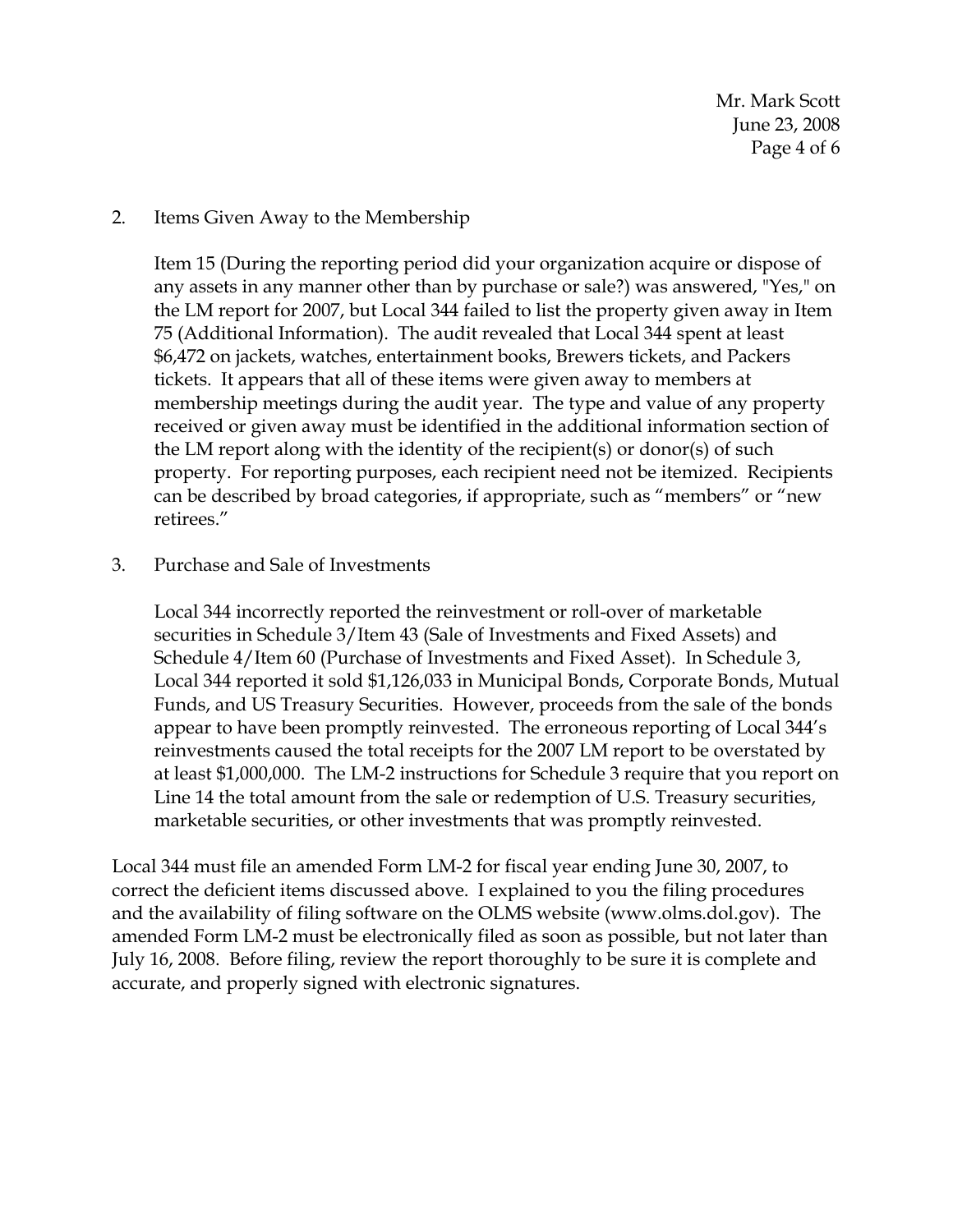Mr. Mark Scott June 23, 2008 Page 5 of 6

## Other Issues

## 1. Lack of Salary Authorization for the Treasurer and Recording Secretary

The February 1, 2005 executive board meeting minutes indicate that Mr. Strom's and Recording Secretary Keith Lynn's salary is 15 hours a month. The audit revealed that Mr. Strom and Mr. Lynn were paid 17 hours a month during the audit year. The additional 2 hours paid to Mr. Strom and Mr. Lynn resulted in an overpayment of \$681.84 for the audit year.

At the exit interview, Mr. Strom advised that he mistakenly thought that his and Recording Secretary Keith Lynn's salaries were 17 hours a month when the officers' salaries were authorized by the executive board at the February 1, 2005 executive board meeting. After the officers salaries were increased at the February 1, 2005 executive board meeting, Mr. Strom thought that Financial Secretary David Lopez's monthly salary was 15 hours a month, which is why he paid himself and Mr. Lynn a monthly salary of 17 hours because the financial secretary's salary should be two hours less than the salary for the recording secretary and treasurer. Mr. Strom stated that he either made a mistake by paying an additional two hours to himself and Mr. Lynn or there is an error in officer salaries reported in the February 1, 2005 executive board meeting minutes. You and Mr. Strom stated that you will review the February 1, 2005 executive board meeting minutes to determine the correct salary for the treasurer and recording secretary. If Mr. Strom and Mr. Lynn have been overpaid, please provide OLMS evidence of their repayments to Local 344.

2. Additional Salary Check Issued to Financial Secretary David Lopez

The audit revealed that Financial Secretary David Lopez was issued two \$745.11 checks, check and check , on November 13, 2006 for salary. Both checks cleared It appears that Mr. Lopez was issued an additional salary check for November 2006. During the exit interview, you and Mr. Strom were unsure why Mr. Lopez was issued two salary checks in November. You stated that the union will look into the matter and determine why Mr. Lopez was issued an additional salary check. If Mr. Lopez repays Local 344 any amount, I would appreciate it if you would provide evidence of that repayment to me.